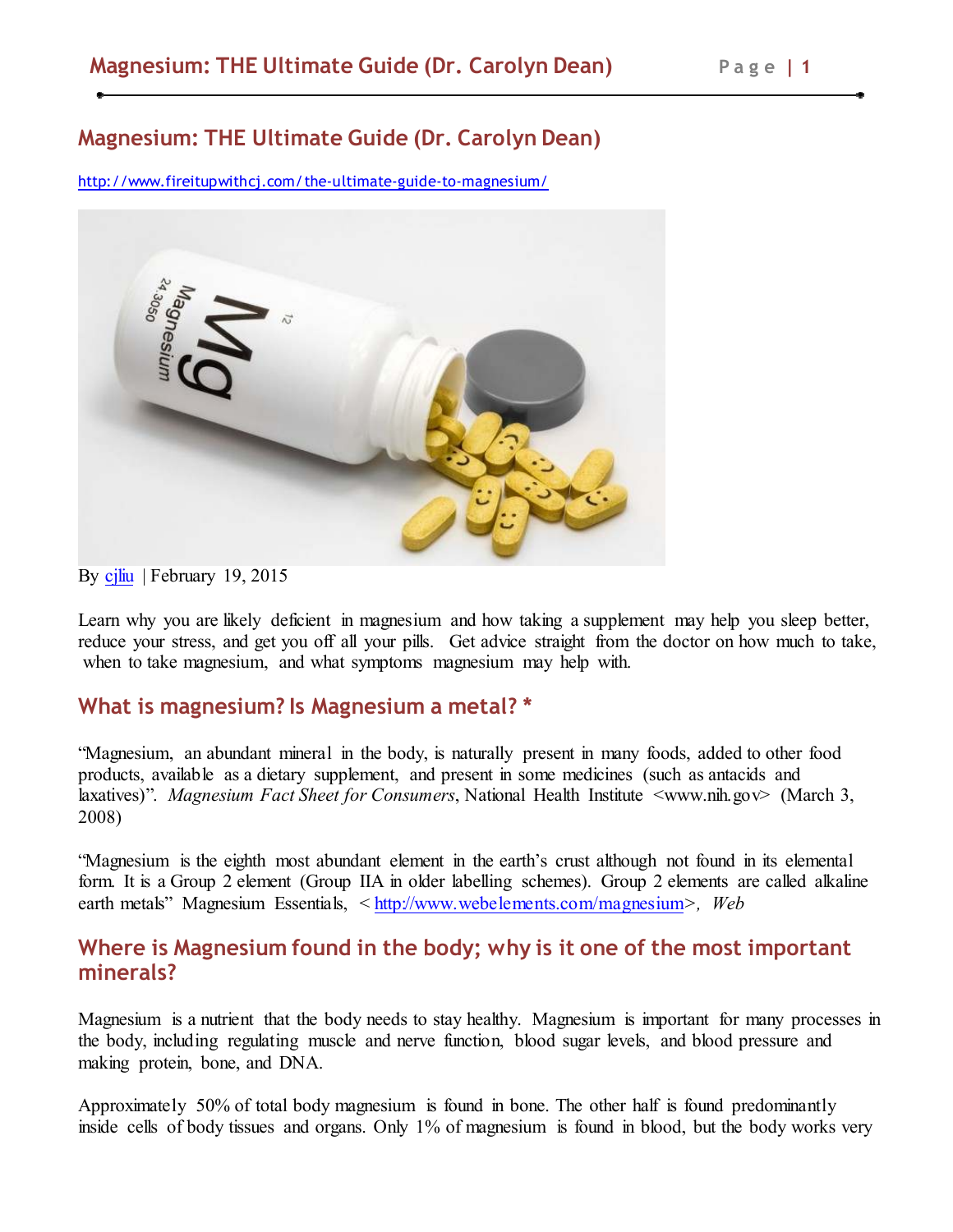hard to keep blood levels of magnesium constant. *Magnesium Fact Sheet for Consumers*, National Health Institute  $\langle$ www.nih.gov $>$  (March 3, 2008)

In an interview with Magnesium expert, Dr. Carolyn Dean, she explained why Magnesium is one of the most important minerals for our body Here.

# **What does Magnesium do and what are its functions? \***

According to the University of Maryland Medical Center, magnesium is a mineral used by every organ in your body, especially your heart, muscles, and kidneys.

Listen here to the interview with magnesium expert, Dr. Carolyn Dean, for a simple non-technical answer.

In her book, "The Magnesium Miracle", Dr. Carolyn Dean offers a more scientific look at the five high level functions of Magnesium:

- 1. Catalyze most chemical reactions in the body.
- 2. Produce and transport energy.
- 3. Synthesize protein.
- 4. Transmit nerve signals.
- 5. Relax muscles.

Dr. Dean provides a more technical explanation summarized below:

- 1. Magnesium is a cofactor for enzyme ATP, a main source of energy in our cells.
- 2. Magnesium is an important membrane stabilizing agent.
- 3. Magnesium is required for the structural integrity of numerous body proteins, nucleic acids. Magnesium is a cofactor for the enzyme guanosine triphosphatase, phospholipase C, adenylate cyclase, guanylate cyclase.
- 4. Magnesium is required cofactor for the activity of hundreds of enzymes.
- 5. Magnesium is a direct regulator of ion channels, most notably of the other key electrolytes, calcium, sodium, and potassium.
- 6. Magnesium is an important intracellular signaling molecule itself.
- 7. Magnesium is a modulator of oxidate phosphory.
- 8. Magnesium is intimately involved in nerve conduction and muscle function.

Source: Dean,The Magnesium Miracle, 3rd ed. (2014) pxv

## **What is Magnesium good for and what are the deficiency symptoms?**

Below is a list of thirty-six conditions that you may experience if you are low on magnesium:

- 1. Acid reflux
- 2. Adrenal fatigue
- 3. Alzheimer's disease
- 4. Angina
- 5. Anxiety and Panic Attacks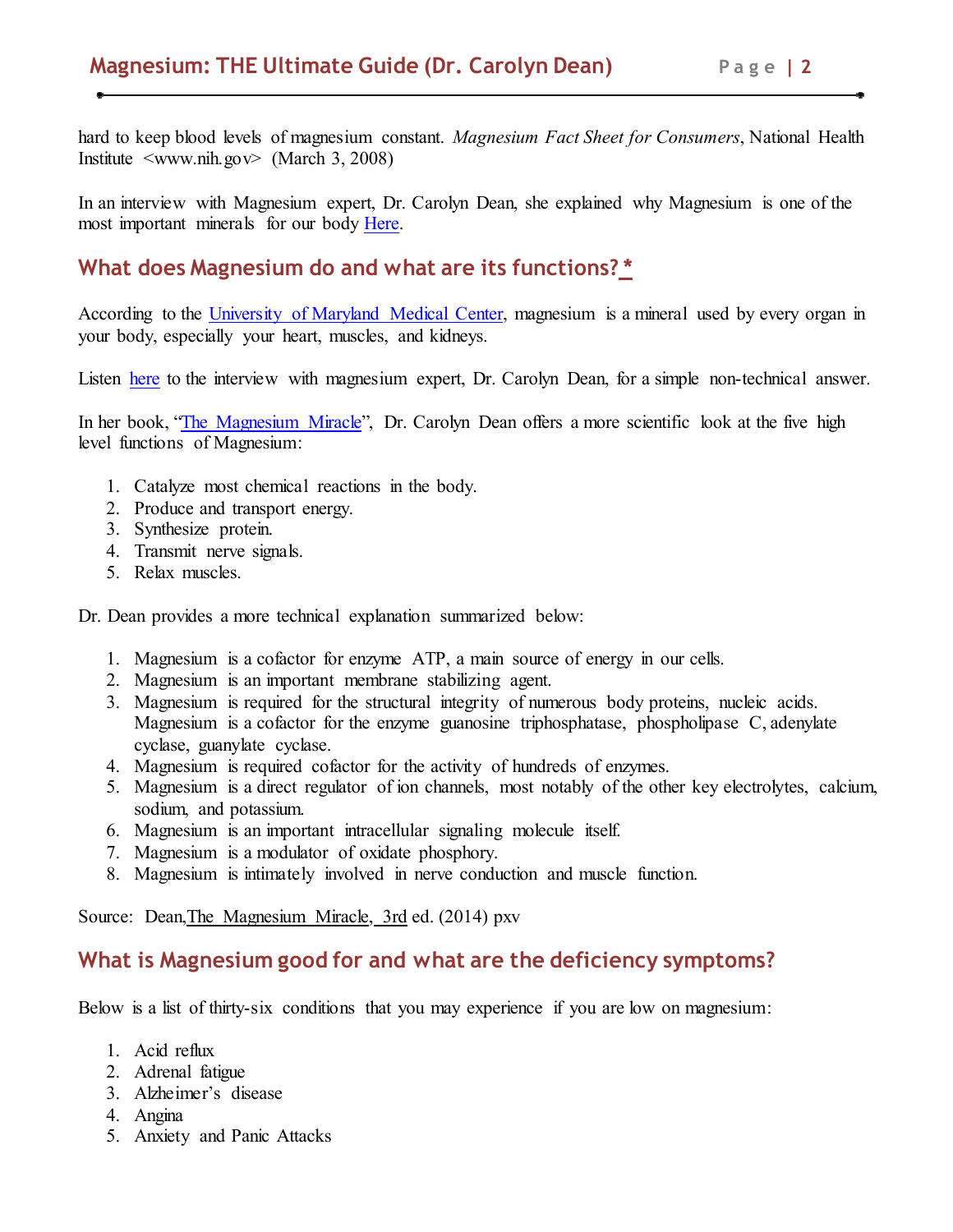- 6. Arthritis
- 7. Asthma
- 8. Atherosclerosis with calcium deposits.
- 9. Blood Clots
- 10. Bowel disease
- 11. Brian dysfunction
- 12. Cholesterol elevation
- 13. Cystitis
- 14. Depression
- 15. Detoxification
- 16. Diabetes
- 17. Fatigue
- 18. Headaches
- 19. Heart disease
- 20. Hypertension
- 21. Hypoglycemia
- 22. Indigestion
- 23. Inflammation
- 24. Insomnia
- 25. Irritable bowel syndrome
- 26. Kidney disease
- 27. Kidney stones
- 28. Migraine
- 29. Musculoskeletal conditions
- 30. Nerve problems
- 31. Obstetrical and gynecological problems
- 32. Osteoporosis
- 33. Parking's disease
- 34. Raynaud's syndrome
- 35. Sports injuries
- 36. Tooth Decay

Source: Dean, The Magnesium Miracle, 3rd ed. (2014)

# **Magnesium deficiency: How do you know if you have Magnesium deficiency? What causes low levels? Why do we have a deficiency?**

According to William Fallon from "Life Extensions Magazine", the latest government study shows a staggering 68% of Americans don't consume the recommended daily intake of magnesium. 19% of Americans don't consume even half of the government's recommended daily intake of magnesium. (Falloon, "How many Americans are Magnesium Deficient? http://www.lef.org/)

In the video interview, Dr. Carolyn Dean discussed how some moms and their babies have a deficiency at birth, which may result in a number of childhood illnesses such as asthma, body cramping, etc. Click here to find out if your child may be born with a deficiency  $(http//youtu.be/Tp8fXWXqzTQ?t=7m5s)$ .

VIDEO: Get more details from the interview with Dr. Dean about the RBC test here.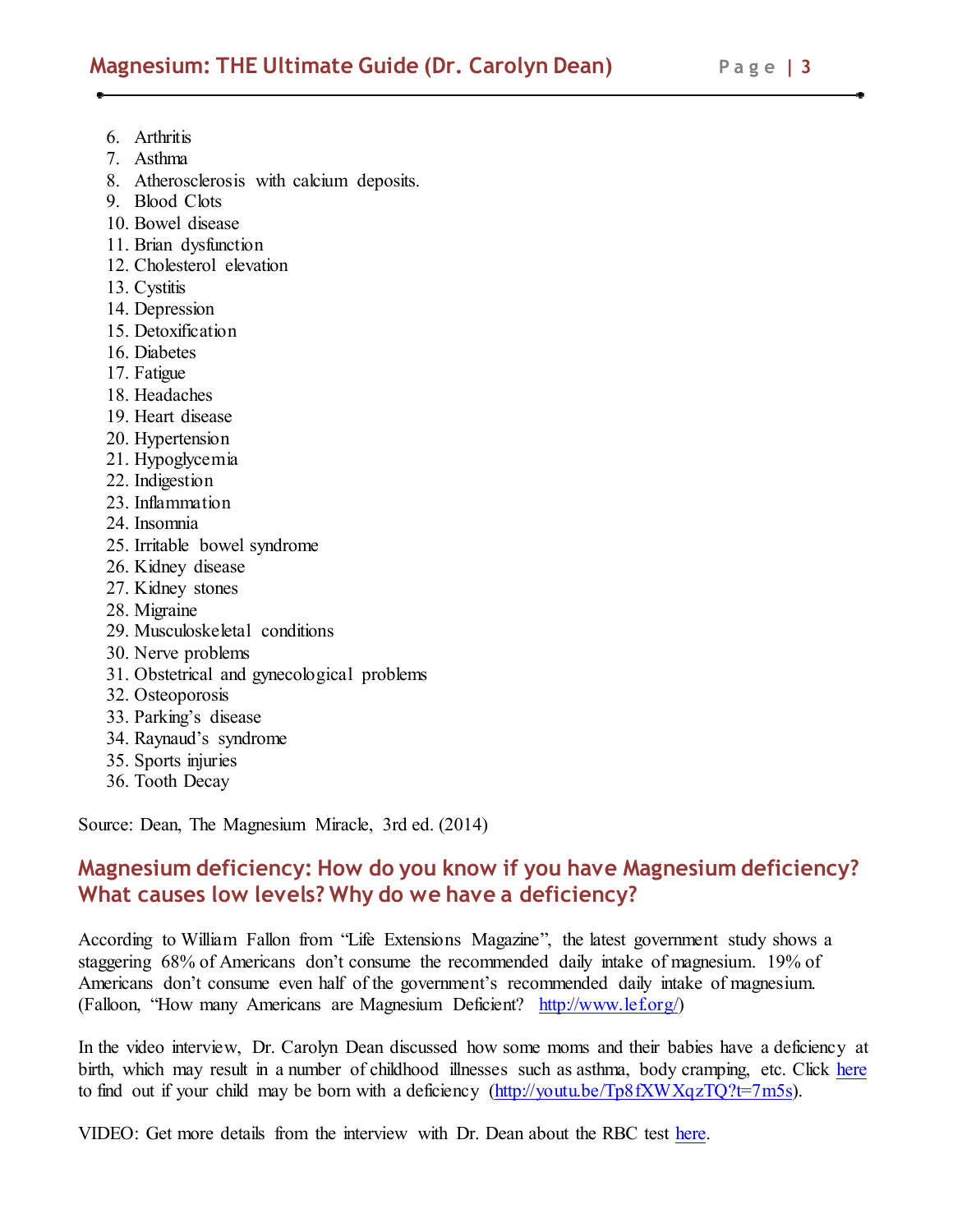Listen to Dr. Dean's advice on how to ensure safe interactions with other medications if you are magnesium deficient (http://youtu.be/Tp8fXWXqzTQ?t=14m33s).

Dr. Carolyn Dean hypothesized that LeBron James is magnesium deficient? Find out more here and read Dr. Dean's article on LeBron here.

BLOG: Dr. Carolyn Dean's blog provides more information about problems with magnesium testes here: http://drcarolyndean.com/2014/05/magnesium-rbc-blood-test.

The easiest way to know if you have a deficit is to take a glance at the list from "*Magnesium Miracle*". If you are taking prescription medications and need a more accurate measure, then Dr. Dean recommends an RBC blood test (http://requestatest.com/magnesium-rbc-testing). Currently, there are no over the counter or laboratory tests to measure magnesium, which is found mostly in the bone. Dr. Carolyn Dean cautions that there's no way of knowing how many factors correlate with any one person's magnesium deficiency, but if you find yourself with a few dozen from the list, you may want to see how your symptoms improve if you take a magnesium supplement.

- 1. Alcohol intake: You drink more than 7 drinks per week
- 2. Anger
- 3. Angina
- 4. Anxiety
- 5. Apathy
- 6. Arrhythmia of the heart
- 7. Asthma
- 8. Blood tests with low calcium, potassium, and magnesium
- 9. Bowel problems: Undigested fat, constipation, diarrhea, IBS, Crohn's, Colitis.
- 10. Brain trauma
- 11. Chronic Bronchitis
- 12. Caffeine more than 3 servings a day
- 13. Chronic Fatigue Syndrome
- 14. Cold Extremities
- 15. Concentration difficulties.
- 16. Confusion
- 17. Convulsions
- 18. Depression
- 19. Diabetes
- 20. Fibromyalgia
- 21. Food Take imbalance: Limit in leafy green, seeds, and fresh fruit or high protein
- 22. Food Cravings: Carbs, Chocolate, Salt, Junk Food
- 23. Gagging or choking on Food
- 24. Headaches
- 25. Heart disease
- 26. Heart-rapid rate
- 27. High blood pressure
- 28. Homocysteinuria
- 29. Hyperactivity
- 30. Hyperventilation
- 31. Infertility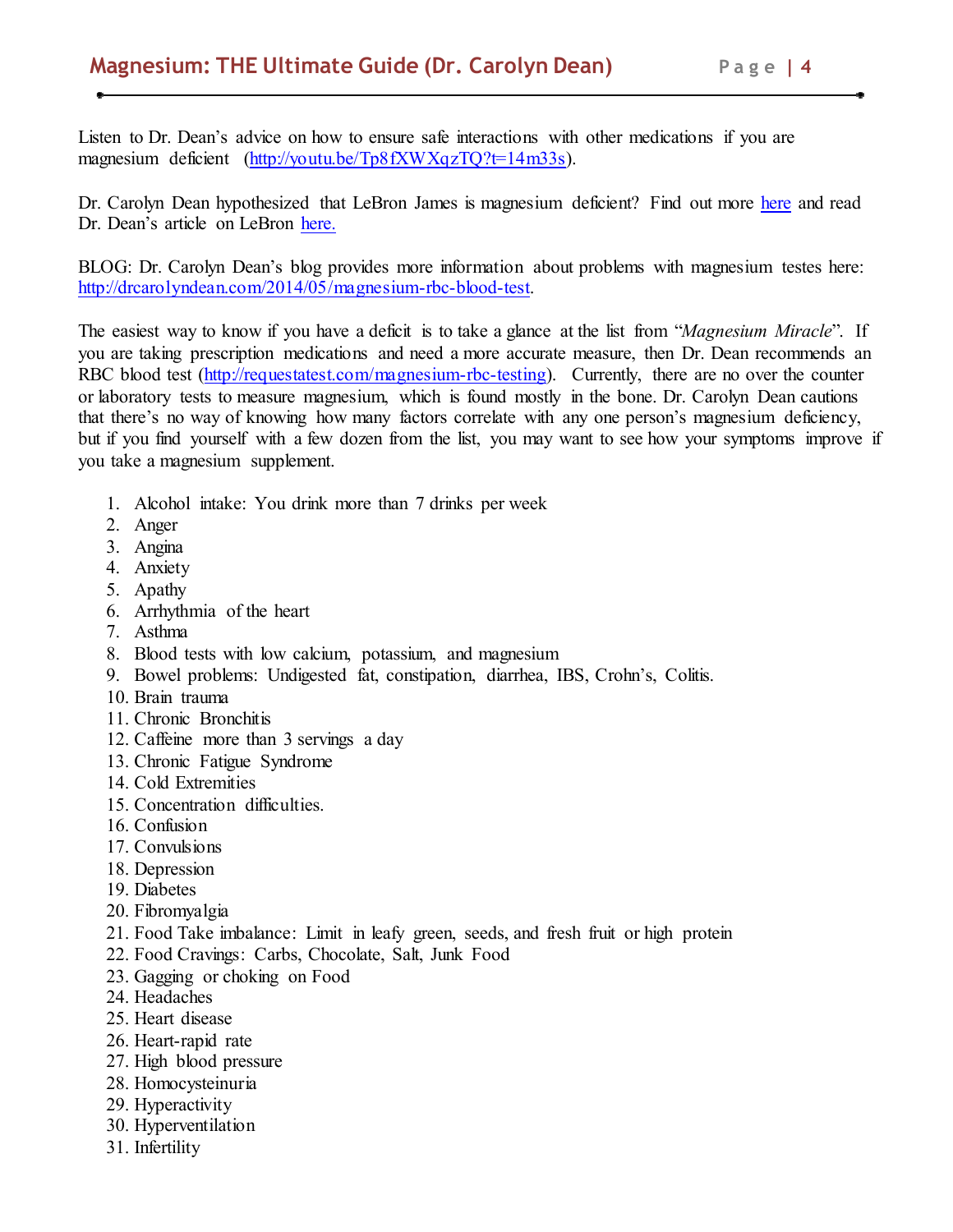- 32. Insomnia
- 33. Irritability
- 34. Kidney Stones
- 35. Medications: Digitalis, Diuretics, antibiotics, steroids, oral contraceptives, indomethacin, cisplatin, Amphotereicin B, Cisplatin, Cholosetyramine, Synthetic estrogens
- 36. Memory impairments
- 37. Mercury amalgam dental fillings
- 38. Menstrual pains and cramps
- 39. Migraines
- 40. Mineral supplements: calcium, zinc, iron without magnesium.
- 41. Mitral valve prolapsed
- 42. Muscle cramps or spasms
- 43. Muscle twitching or tics
- 44. Muscle weakness
- 45. Numbness or hands or feet
- 46. Osteoporosis
- 47. Paranoia
- 48. Parathyroid hyperactivity
- 49. PMS
- 50. Polycystic ovarian disease
- 51. Pregnancy
- 52. Recent Radiation therapy
- 53. Raynaud's syndrome
- 54. Restlessness
- 55. Sexual energy diminished
- 56. Shortness of breath
- 57. Smoking
- 58. Startled easily by noise
- 59. Stressful life or circumstances
- 60. Stroke
- 61. Sugar, high intake daily
- 62. Syndrome X
- 63. Thyroid hyperactivity.
- 64. Tingling of hands or feet
- 65. Transplants (Liver or Kidney)
- 66. Tremors in hands
- 67. Water that contains fluoride, chlorine, calcium
- 68. Wheezing

Make sure to check out this blog post for more information: http://drcarolyndean.com/2010/06/gaugingmagnesium-deficiency-symptoms/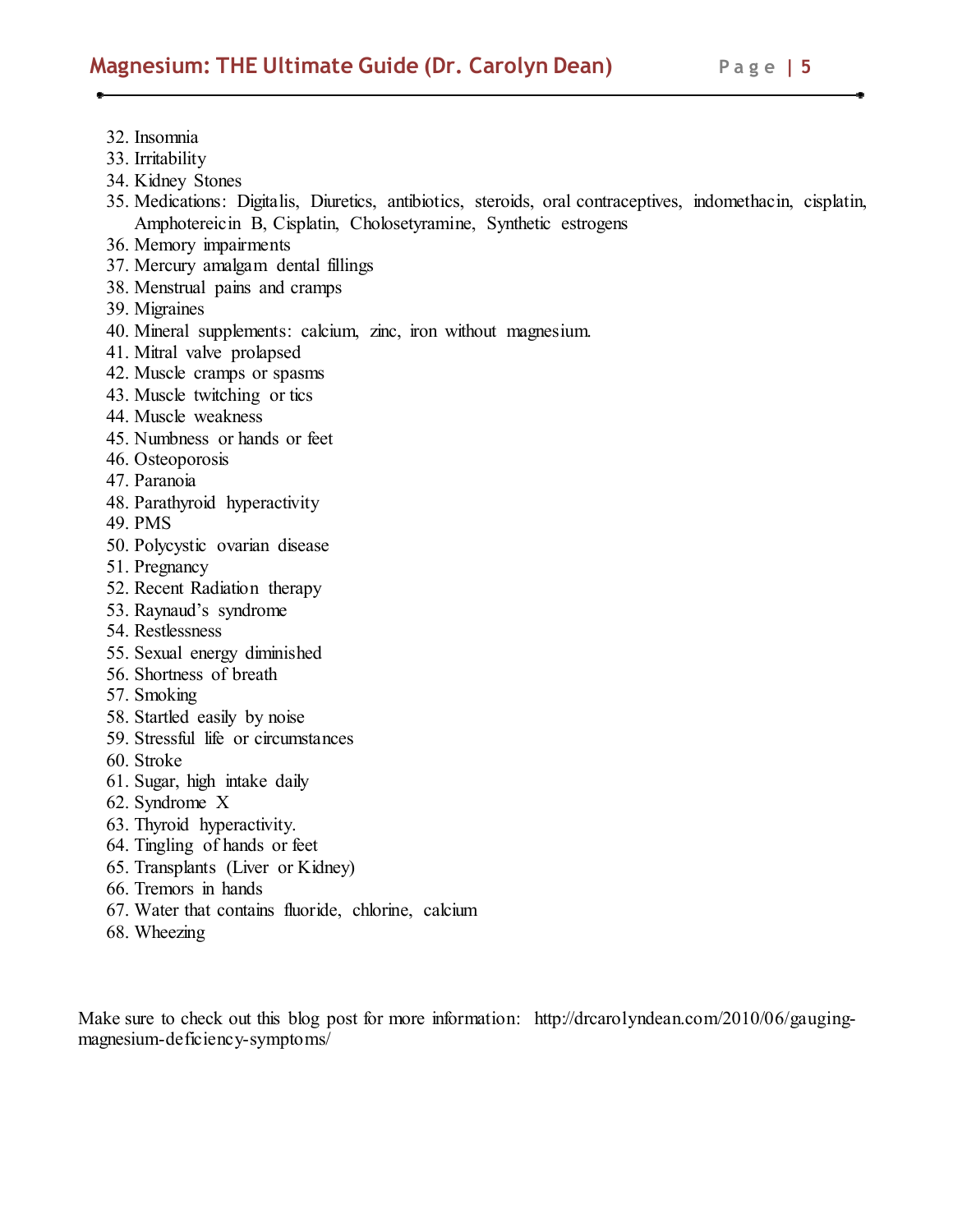### **How much Magnesium should I take?**

The US Food and Nutrition Board offers the following suggestions:

The FNB has established ULs for magnesium that apply *only to supplemental* magnesium for healthy infants, children, and adults (see Table 3) [1].

| Table 3: Tolerable Upper Intake Levels (ULs) for Supplemental Magnesium [1] |                  |                  |                           |          |  |  |
|-----------------------------------------------------------------------------|------------------|------------------|---------------------------|----------|--|--|
| Age                                                                         | Male             | Female           | <b>Pregnant</b> Lactating |          |  |  |
| Birth to 12 months                                                          | None established | None established |                           |          |  |  |
| $1-3$ years                                                                 | $65 \text{ mg}$  | $65 \text{ mg}$  |                           |          |  |  |
| $4-8$ years                                                                 | $110 \text{ mg}$ | $110 \text{ mg}$ |                           |          |  |  |
| $9-18$ years                                                                | $350 \text{ mg}$ | $350$ mg         | $350 \text{ mg}$          | $350$ mg |  |  |
| $19 + \text{years}$                                                         | $350$ mg         | $350$ mg         | $350$ mg                  | $350$ mg |  |  |

Source: Magnesium Fact Sheet for Consumers, National Health Institute <www.nih.gov> (accessed Jan 30, 2015)

VIDEO: Want the doctor's advice? Dr. Carolyn Dean explains more on how much you should take, and how to get started here: http://youtu.be/Tp8fXWXqzTQ?t=20m36s.

Dr. Dean explains in her book, "The Magnesium Miracle", that it may take up to a year to build up the magnesium that is stored in your muscles and bones.

# **What form of Magnesium should I take? \***

There are many types of magnesium that you can take.

**Magnesium glycinate** is a chelated form of magnesium that tends to provide the highest levels of absorption and bioavailability and is organic acid or a fatty acid. who are trying to correct a deficiency

typically considered ideal for those Contains 60 percent magnesium and **Magnesium oxide** is a non-chelated type of magnesium, bound to an has stool softening properties

**Magnesium chloride / Magnesium** 

**lactate** contain only 12 percent magnesium, but has better absorption than others, such as magnesium oxide, which contains five times more magnesium

**Magnesium carbonate,** which has antacid properties, contains 45 percent magnesium

**Magnesium sulfate / Magnesium hydroxide** (milk of magnesia) are typically used as a laxative. Be aware that it's easy to overdose on these, so ONLY take as directed

**Magnesium taurate** contains a combination of magnesium and taurine, an amino acid. Together, they tend to provide a calming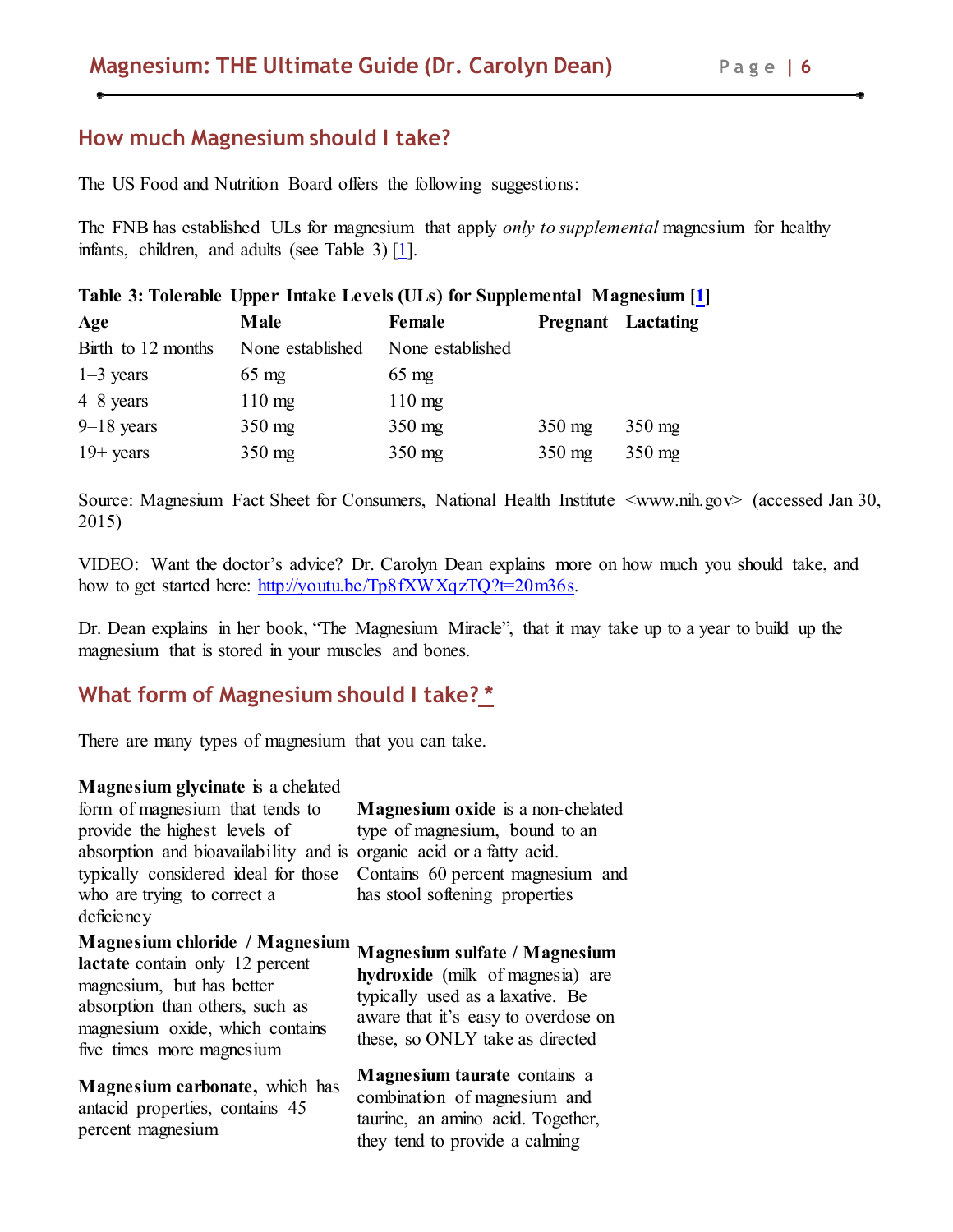**Magnesium citrate** is magnesium with citric acid, which has laxative properties

effect on your body and mind **Magnesium threonate** is a newer, emerging type of magnesium supplement that appears promising, primarily due to its superior ability to penetrate the mitochondrial membrane

Source: Dr. Mercola, Magnesium—"The Missing Link to Better Health", Dec 8, 2013, http://articles.mercola.com/

VIDEO: Don't be discouraged if you take one of the above forms and it gives you diarrhea. Dr. Dean cautions that magnesium carbonate, chloride, gluconate, and oxide (least expensive, but only 4% absorption) often cause diarrhea. That symptom just means that you should try a different form.

Dr. Carolyn Dean talks about the limitations of magnesium oxide http://youtu.be/Tp8fXWXqzTQ?t=12m49s and more about the forms of magnesium to take here (http://youtu.be/Tp8fXWXqzTQ?t=16m43s).

BLOG: herehttp://drcarolyndean.com/2010/05/stand-back-and-watch-the-miracle-working-power-ofmagnesium/

There are various ways to get your Magnesium fix. Supplements are commonly consumed via pill or in liquid form such as over-the-counter magnesium citrate, malate, or oxide; another oral magnesium supplement is ionic magnesium in liquid form, such as that offered by Trace Minerals Research. This is a sodium-reduced concentration of seawater from the Great Salt Lake in Utah.

Instead of oral supplements, you can also opt into a regular Epsom salt bath or footbath. Epsom salt is a magnesium sulfate that can absorb into your body through your skin. Magnesium oil (from magnesium chloride) is a spray for topical application and absorption to areas in your body experiencing muscle soreness. Dr. Dean cautions that some may experience some itchiness and that it takes a lot of spray to build up magnesium through this method.

If any of the above has a laxative effect, then those under medical supervision have taken Magnesium intravenously. You can also try Dr. Dean's self-created formulation called ReMag.

According to Dr. Carolyn Dean it doesn't matter which supplement you choose. She recommends a combination of both oral and topical application and to keep track of how much you ingest with RBC testing. Make sure to get a baseline if you are heavily supplementing. In "The Magnesium Miracle", Dr. Dean offers other recommended magnesium supplements here:

- Natural Clam powdered magnesium citrate sweetened with organic Stevia.
- JigSaw Magnesium SRT is a chelated form. Chelated is supposed to offer superior absorption.
- Ancient Minerals Magnesium Oil. How much should I take?
- ReMag, Dr. Dean's 100% absorbed, non-laxative form of picometer-ionic magnesium

– See more at: http://www.fireitupwithcj.com/the-ultimate-guide-to-magnesium/#sthash.efn3gFGh.dpuf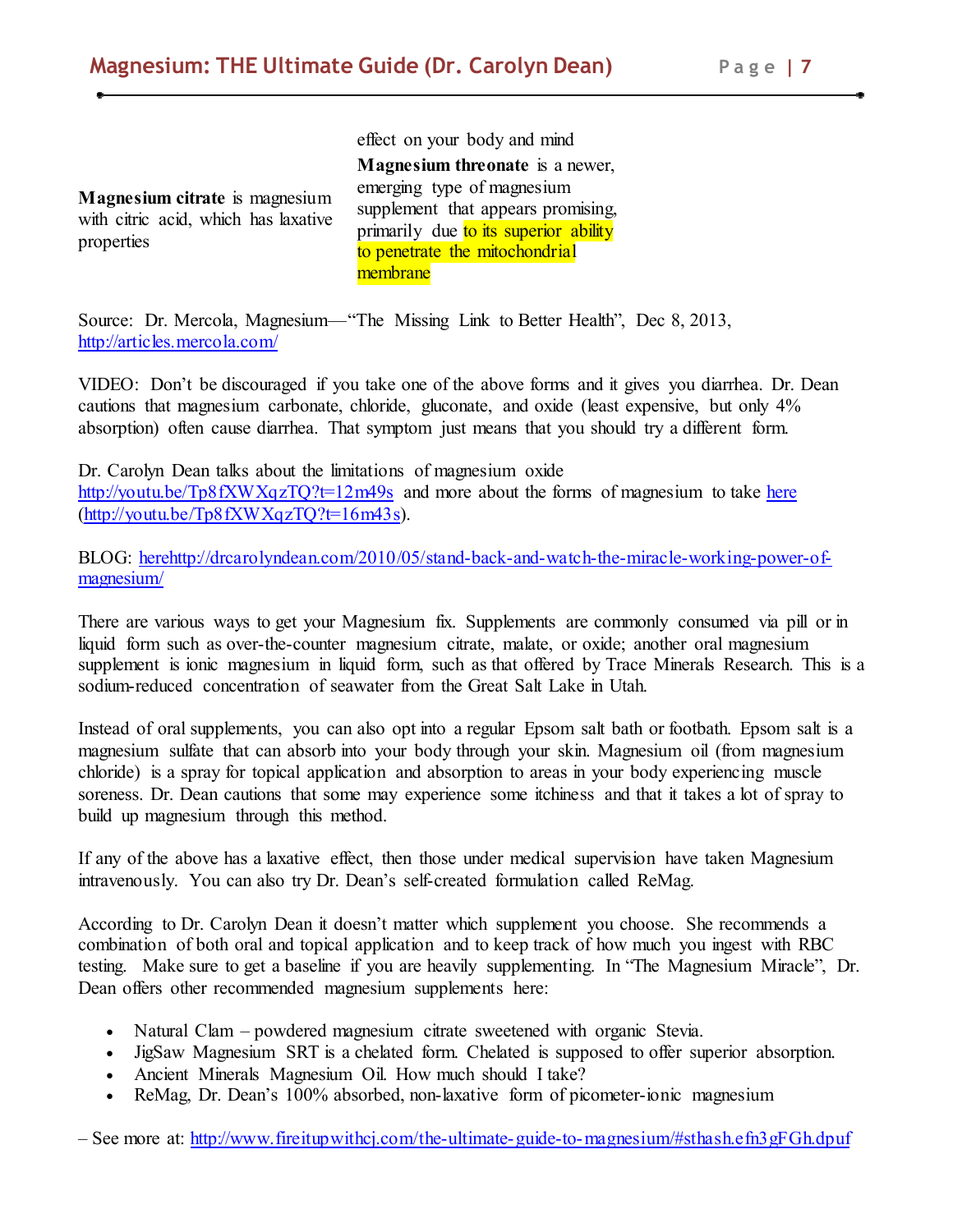### **When should I take Magnesium?**

Dr. Carolyn suggests 2-3 doses a day, the first when you wake up in the morning and the last at bedtime. If you choose, one can also be taken in the afternoon. Magnesium levels are generally lowest during the early morning and later in the afternoon. If you have leg cramps or restless legs then you might want to take it at night.

# **Could you take too much or over dose on Magnesium? What are the risks of taking too much too soon?**

Dr. Dean cautions not to take enormous doses but to build using a more gradual process because magnesium saturation levels don't increase overnight. When you take these supplements, you want to slowly awaken your body to the hundreds of metabolic processes. Overdosing may make your body tired or toxic.

Luckily, our bodies have a fail-safe mechanism that prevents us from absorbing too much magnesium. If overconsumption were to happen, the body will rid itself of the excess through diarrhea. Other possible side effects are cramping and nausea. Dr. Carolyn explains more here (http://youtu.be/Tp8fXWXqzTQ?t=11m16s).

There are some special cases that Dr. Carolyn Dean details in "The Magnesium Miracle", when you may feel worse after taking magnesium:

- You're not taking enough
- You're taking too much
- You have low blood pressure from long-standing magnesium deficiency and adrenal fatigue.
- You're on heart medications, and as your health improves your meds are becoming "toxic"
- You've started taking iodine or thyroid medication or you have hyperthyroidisim.
- You're taking too much vitamin D
- You're taking too much calcium and it's pushing out your magnesium
- You're taking fairly high doses of magnesium and not taking trace minerals or drinking enough water
- You're not taking enough B Vitamins
- You are mercury toxic.
- You are toxic from a bad diet

VIDEO : Hear from Dr. Dean why experiencing withdrawal symptoms from your meds may make you feel worse when you start magnesium here.

# **How are Calcium and Magnesium related?**

Dr. Carolyn Dean talks about how diets are often times rich in calcium but deficient in magnesium deficient. As such, it's important to calibrate the amount of magnesium you intake if you are also taking calcium supplements. Why so? Because if you have too much calcium and not enough magnesium, your muscles may spasm, and this negatively impacts your heart.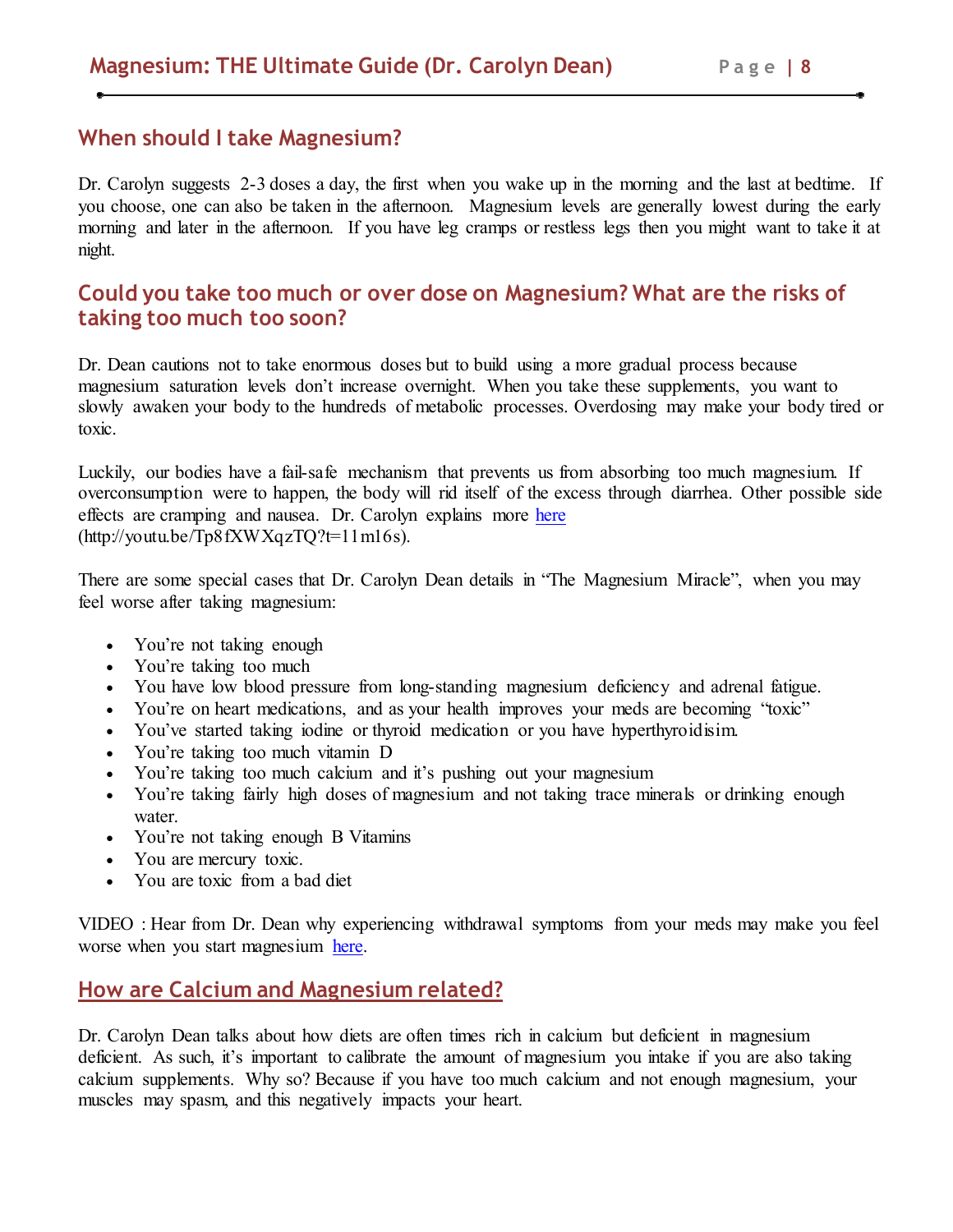VIDEO: Dr. Dean explains why calcium contracts the muscles while magnesium relaxes the muscles and the resulting heart pain, high blood pressure and insomnia here (http://youtu.be/Tp8fXWXqzTQ).

BLOG: Best ratio of Calcium to Magnesium: http://www.nutritionalmagnesium.org/optimum-calciummagnesium-ratio/

# **How can Magnesium help constipation?**

VIDEO: Constipation can happen because the muscles don't move the content around. Tight muscles result in a tightening of your anal sphincter. Watch here for more http://youtu.be/Tp8fXWXqzTO?t=9m42s.

## **How does Magnesium relate to sleep?**

VIDEO: It has been reported that taking a few doses of magnesium will result in your first good night's sleep in years. A dose of Magnesium can take affect within minutes. Learn more here (http://youtu.be/Tp8fXWXqzTQ?t=6m2s).

VIDEO: Experiencing insomnia? Check out some steps you could take towards resolution here (http://youtu.be/Tp8fXWXqzTQ?t=23m8s).

### **Magnesium and migraines:**

VIDEO: Carolyn describes why magnesium helps with migraines and how it balances hormones and relaxes muscles (http://youtu.be/Tp8fXWXqzTQ?t=34m42s). Check out another video interview here: http://youtu.be/hluEHcpIJ-M.

BLOG: http://drcarolyndean.com/2015/01/therapeutic-levels-of-magnesium-treat-migraines/

http://drcarolyndean.com/2014/06/magnesium-treats-migraines/

## **Magnesium and Anxiety:**

VIDEO: Dr. Carolyn talks about how she has helped her clients handle anxiety, even if they've been on anxiety pills for several years. The magnesium works on the adrenal glands and helps calm the flight or fright system that is too easily triggered. Check out more here (http://youtu.be/Tp8fXWXqzTQ?t=35m46s).

http://drcarolyndean.com/2014/10/anxiety-mended-with-magnesium-join-the-anxiety-summit/

# **Magnesium and Cholesterol (Statin):**

Before you get a prescription of Statin for prevention, first try some natural ways of changing your situation. Dr. Dean explains that magnesium helps balance the enzyme that creates cholesterol in your body, thereby aiding in normalizing your cholesterol levels. Interestingly, and importantly, statin drugs destroy the same enzyme that magnesium balances. Magnesium deficiency is also a common symptom in diabetes, so drugs may inadvertently contribute to diabetes simply by depleting your body of magnesium.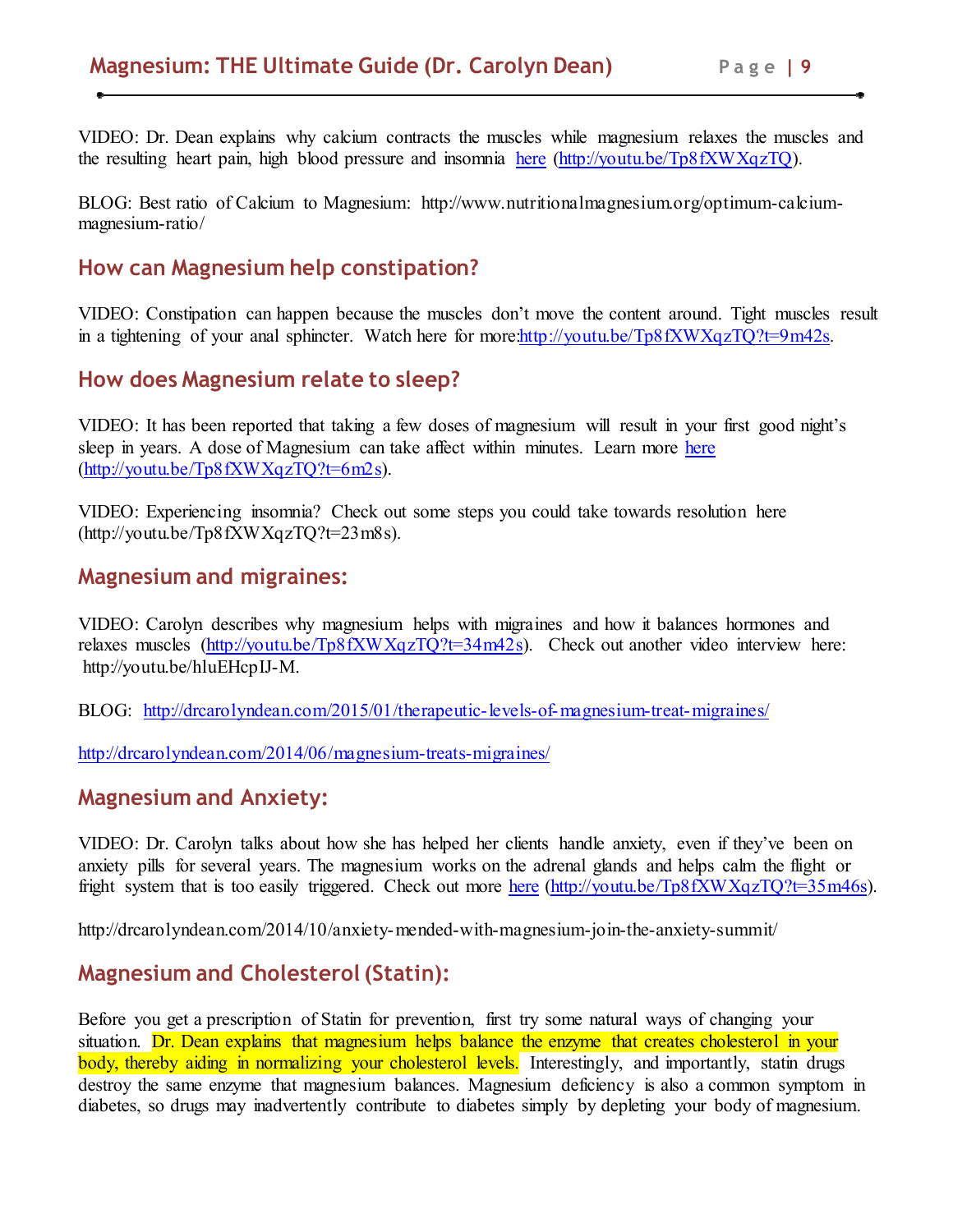VIDEO Dr. Carolyn Dean talks about a side effect for Statin, how it affects your hormone level, and how fluoride-based drugs can further worsen your magnesium deficiency. Get more information here (http://youtu.be/Tp8fXWXqzTQ?t=45m34s).

Dr. Dean questions the medical research on Cholesterol that was conducted with Rancid Cholesterol. Find out more here (http://youtu.be/Tp8fXWXqzTQ?t=50m46s).

Check out this video with cardiologist Dr. Sinatra talking about how cholesterol works here.

# **Magnesium rich foods.**

While there are foods with high magnesium (see chart below and https://www.cedarssinai.edu/Patients/Programs-and-Services/Documents/CP0403MagnesiumRichFoods.pdf), this mineral is often not found in our foods unless farms add it to their soil. Thus, those that consume natural foods aren't getting enough Magnesium and are at risk for deficiency.

VIDEO: Dr. Carolyn explains why foods contain less magnesium here (http://youtu.be/Tp8fXWXqzTQ?t=42m34s).

*"Magnesium is farmed out of the soil much more than calcium… A hundred years ago, we would get maybe 500 milligrams of magnesium in an ordinary diet. Now we're lucky to get 200 milligrams.".. Dr. Carolyn Dean*

| #1: Rice Bran                                               | 781mg (195%)<br>$DV$ ) per $100$<br>grams | $cup (118 \text{ grams})$                        | 922mg (230% DV) per Click to see complete nutrition<br>facts for Rice Bran    |
|-------------------------------------------------------------|-------------------------------------------|--------------------------------------------------|-------------------------------------------------------------------------------|
| #2: Dried Herbs and Spices<br>(Coriander, Dill, Sage Basil) | 694mg (174%<br>$DV$ ) per $100$<br>grams  | $14mg (3\% DV)$ per<br>tablespoon (2 grams)      | Click to see complete nutrition<br>facts for Dried Herbs                      |
| #3: Pumpkin & Squash<br><b>Seeds</b>                        | 535mg (134%)<br>$DV$ ) per $100$<br>grams | 738mg (185% DV) per<br>$cup (138 \text{ grams})$ | Click to see complete nutrition<br>facts for Pumpkin & Squash<br><b>Seeds</b> |
| #4: Cocoa Powder                                            | 499mg (125%)<br>$DV$ ) per $100$<br>grams | $25mg (6\% DV)$ per<br>tablespoon (5 grams)      | Click to see complete nutrition<br>facts for Cocoa Powder                     |
| #5: Flaxseeds                                               | 392mg (98%<br>$DV$ ) per $100$<br>grams   | 39mg (10% DV) per<br>tbsp(10 grams)              | Click to see complete nutrition<br>facts for Flaxseeds                        |
| #6: Brazil Nuts                                             | 376mg (94%<br>$DV$ ) per $100$<br>grams   | $cup(133 \text{ grams})$                         | 500mg (125% DV) per Click to see complete nutrition<br>facts for Brazil Nuts  |
| #7: Tahini (Sesame Seed<br>Paste)                           | 353mg (88%<br>$DV$ ) per $100$<br>grams   | $49mg (12\% DV)$ per<br>tablespoon (14 grams)    | Click to see complete nutrition<br>facts for Tahini                           |

#### **The Top 10 High Magnesium Foods by Nutrient Density (Magnesium per Gram)**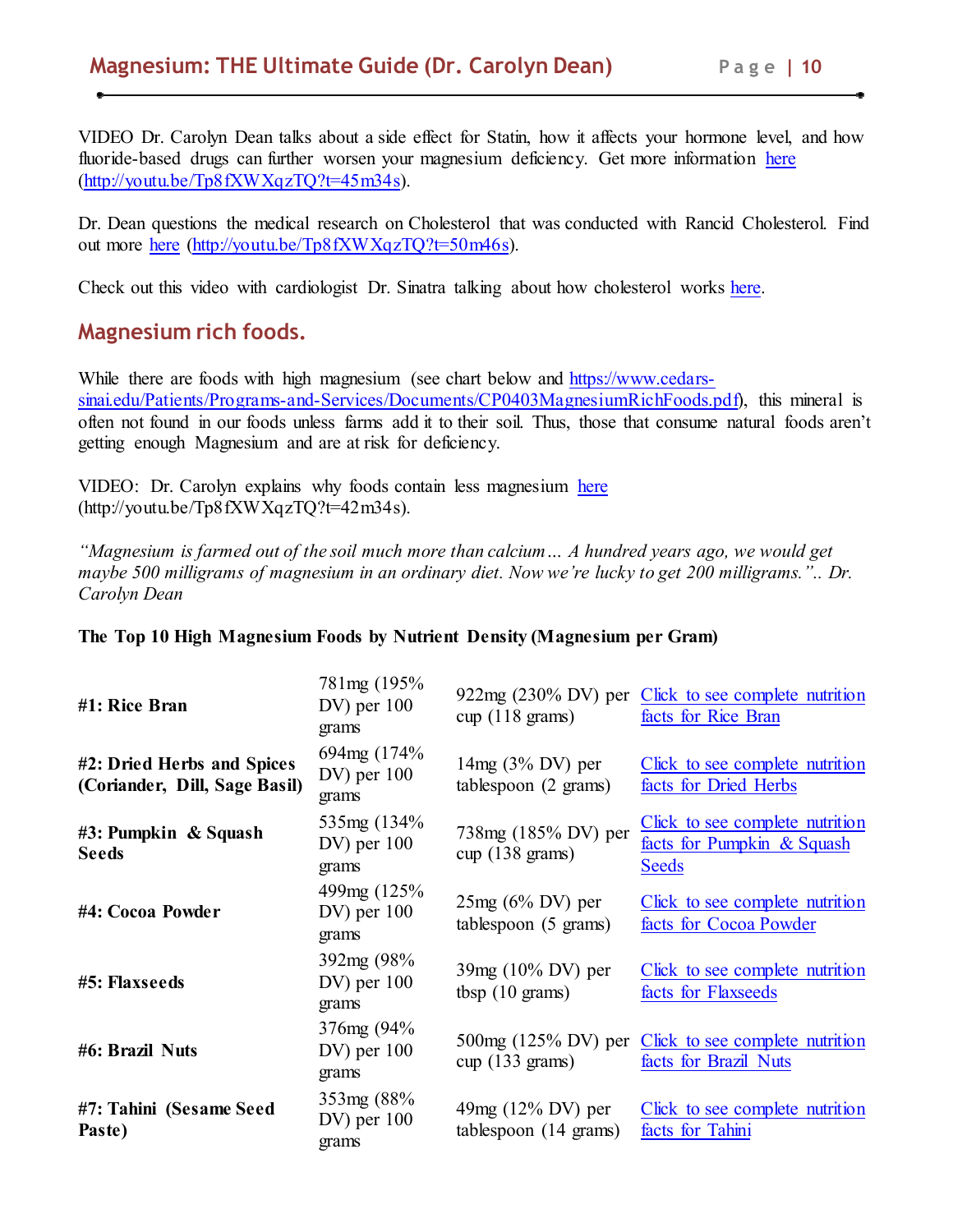| #8: Sunflower Seeds | 346mg (87%<br>$DV$ ) per $100$<br>grams   | $14mg (3\% DV)$ per<br>tablespoon (4 grams)     | Click to see complete nutrition<br>facts for Sunflower Seeds |
|---------------------|-------------------------------------------|-------------------------------------------------|--------------------------------------------------------------|
| #9: Wheat Germ      | 313mg (78%<br>$DV$ ) per $100$<br>grams   | 360mg (90% DV) per<br>$cup (115 \text{ grams})$ | Click to see complete nutrition<br>facts for Wheat Germ      |
| #10: Molasses       | $242mg(61\%$<br>$DV$ ) per $100$<br>grams | 48mg (12% DV) per<br>tablespoon (20 grams)      | Click to see complete nutrition<br>facts for Molasses        |

# **Source: "Top 10 Foods Highest in Magnesium"**

http://www.healthaliciousness.com/ accessed 1/31/2015.

# **How can Magnesium help you unwind from a litany of medications?**

According to Dr. Dean, two major lifestyle factors that deplete your body of magnesium are stress and prescription drugs. Unfortunately, the conventional medical approach of prescribing medication for pretty much everything oftentimes lead to more body stress, which will ultimately make your situation progressively worse.

VIDEO: Dr. Dean explains how she's weaned patients off of their medications here: http://youtu.be/Tp8fXWXqzTQ?t=49m49s.

## **Magnesium Expert – Dr. Carolyn Dean**

Dr. Dean has studied and written about magnesium for about 15 years. In January 2003, she published the first edition of *The Magnesium Miracle,* and she's currently working on the third edition of this book.

Last year, she was awarded the Arrhythmia Alliance Outstanding Medical Contribution to Cardiac Rhythm Management Services Award 2012. It was given by the Heart Rhythm Society of the UK, which is a major allopathic organization.

- See more at: http://www.fireitupwithcj.com/the-ultimate-guide-to-magnesium/#sthash.aHqzegVr.dpuf

...................................................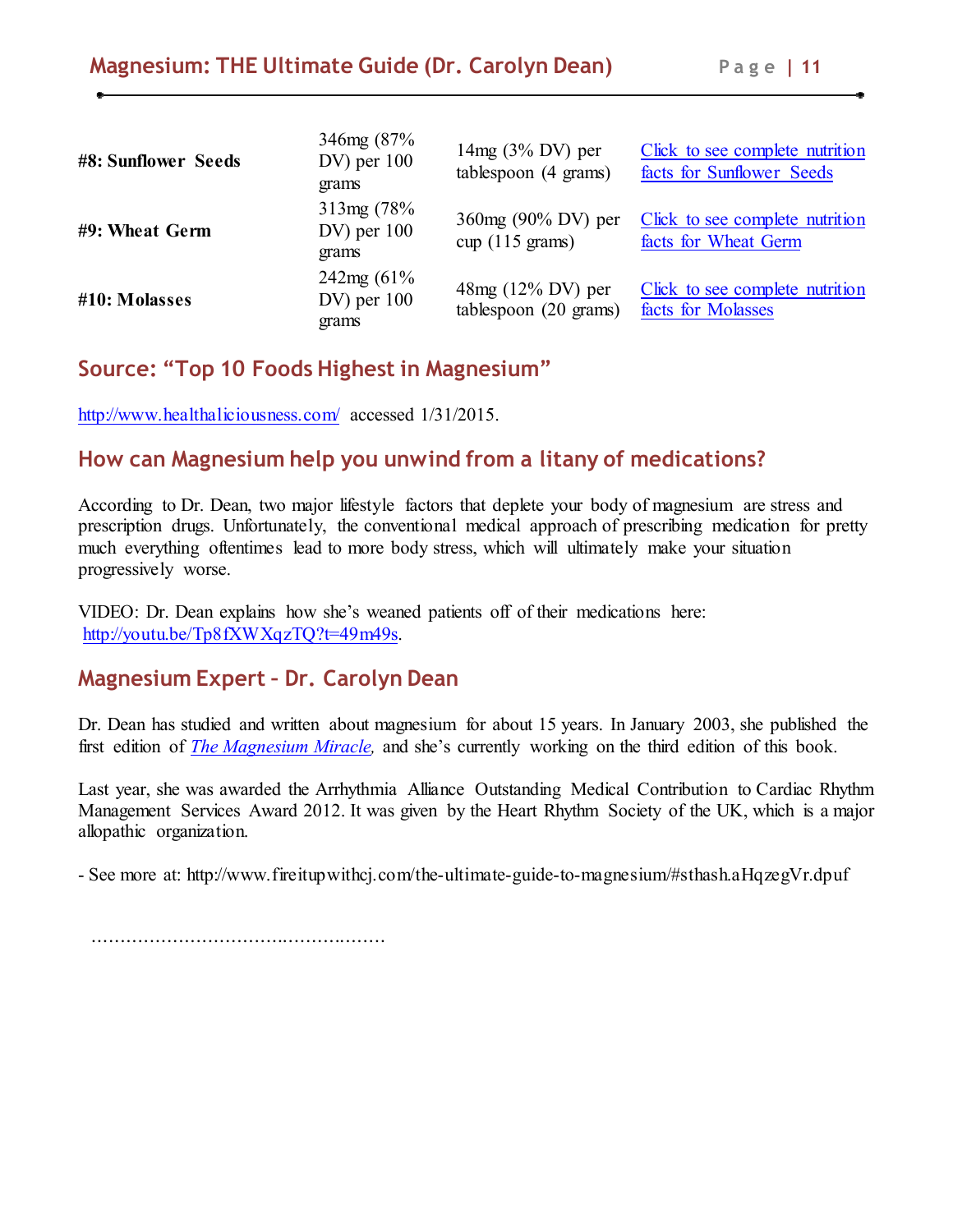## **Magnesium: the essentials**

#### http://www.webelements.com/magnesium/

Magnesium is a grayish-white, fairly tough metal. Magnesium is the eighth most abundant element in the earth's crust although not found in it's elemental form. It is a Group 2 element (Group IIA in older labelling schemes). Group 2 elements are called alkaline earth metals. Magnesium metal burns with a very bright light.

Magnesium is an important element for plant and animal life. Chlorophylls are porphyrins based upon magnesium. The adult human daily requirement of magnesium is about  $0.3$  g day<sup>-1</sup>.

- Name: magnesium
- Symbol: Mg
- Atomic number: 12
- **Relative atomic mass**  $(A_r)$ : 24.3050 (6)
- Standard state: solid at 298 K
- Colour: silvery white
- Classification: Metallic
- Group in periodic table: 2
- Group name: Alkaline earth metal
- Period in periodic table: 3
- Block in periodic table: s-block
- Electron shell structure: 2.8.2
- CAS Registry ID: 7439-95-4

Magnesium tarnishes slightly in air, and finely divided magnesium readily ignites upon heating in air and burns with a dazzling white flame. Normally magnesium is coated with a layer of oxide, MgO, that protects magnesium from air and water.

#### **Magnesium: historical information**

**Magnesium** was discovered by Sir Humphrey Davy in 1755 at England. Origin of name: from the Greek word "*Magnesia*", a district of Thessaly.

In 1618 a farmer at Epsom in England attempted to give his cows water from a well. This they refused to drink because of the water's bitter taste. However the farmer noticed that the water seemed to heal scratches and rashes. The fame of Epsom salts spread. Eventually they were recognised to be magnesium sulphate, MgSO4. Black recognized magnesium as an element in 1755. It was isolated by Davy in 1808 who electrolysed a mixture of magnesia (magnesium oxide, MgO) and mercuric oxide (HgO). Davy's first suggestion for a name was magnium but the name magnesium is now used.

Sometime prior to the autumn of 1803, the Englishman John Dalton was able to explain the results of some of his studies by assuming that matter is composed of atoms and that all samples of any given compound consist of the same combination of these atoms. Dalton also noted that in series of compounds, the ratios of the masses of the second element that combine with a given weight of the first element can be reduced to small whole numbers (the law of multiple proportions). This was further evidence for atoms. Dalton's